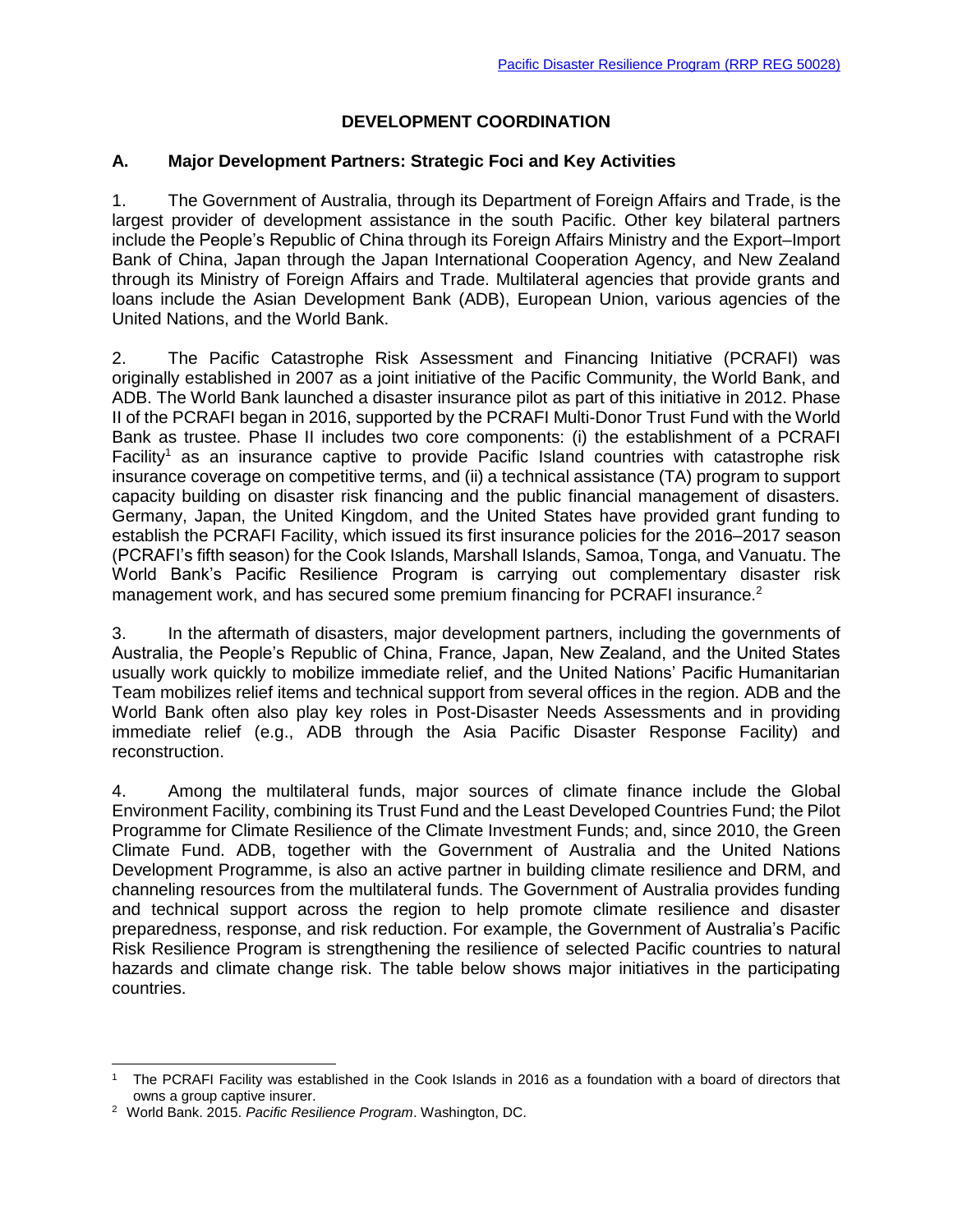|                                 |                                                                                                                                                                                            |                 | <b>Amount</b>   |
|---------------------------------|--------------------------------------------------------------------------------------------------------------------------------------------------------------------------------------------|-----------------|-----------------|
| <b>Development Partner</b>      | <b>Project Name</b>                                                                                                                                                                        | <b>Duration</b> | (\$ million)    |
| <b>SAMOA</b>                    |                                                                                                                                                                                            |                 |                 |
| <b>UNDP/GCF</b>                 | Integrated Flood Management to Enhance Climate<br>Resilience of the Vaisigano River Catchment in Samoa                                                                                     | 2017-2023       | \$57.70 million |
| <b>UNDP/Adaptation Fund</b>     | Resilience<br>of<br>Samoa's<br>Enhancing<br>Coastal<br><b>Communities to Climate Change</b>                                                                                                | 2013-2017       | \$8.70 million  |
| UNDP/GEF-LDCF                   | Economy-Wide Integration of<br>Climate<br>Change<br>Adaptation and Disaster Risk Management to Reduce<br>Climate Vulnerability of Communities in Samoa                                     | 2015-2021       | \$12.30 million |
| World Bank/CIF-PPCR             | Climate Resilience Investment Programme                                                                                                                                                    | 2014-2018       | \$25,00 million |
| <b>World Bank</b>               | The Pacific Resilience Program                                                                                                                                                             | 2015-2020       | \$13.79 million |
| <b>TONGA</b>                    |                                                                                                                                                                                            |                 |                 |
| ADB/CIF-PPCR                    | <b>Climate Resilience Sector Project</b>                                                                                                                                                   | 2014-2019       | \$19.25 million |
| UNDP/GEF                        | Tonga Ridge to Reef Project: Integrated Environmental<br>Management of the Fanga'uta Lagoon Catchment                                                                                      | 2013-2017       | \$1.80 million  |
| World<br>Bank/GEF/GFDRR         | The Pacific Resilience Program                                                                                                                                                             | 2015-2020       | \$16.76 million |
| <b>TUVALU</b>                   |                                                                                                                                                                                            |                 |                 |
| UNDP/GCF                        | <b>Tuvalu Coastal Adaptation Project</b>                                                                                                                                                   | 2016-2019       | \$36.00 million |
| UNDP/GEF-LDCF                   | Effective and Responsive Island-Level Governance to<br>Secure and Diversify Climate Resilient Marine-Based<br>Coastal Livelihoods and Enhance Climate Hazard<br>Response Capacity (Tuvalu) | 2013-2017       | \$4.20 million  |
| <b>REGIONAL</b>                 |                                                                                                                                                                                            |                 |                 |
| Government of Australia         | Climate and Oceans Support Program in the Pacific (14<br>Pacific countries)                                                                                                                | 2012-2018       | A\$39.0 million |
| Government of<br>Australia/UNDP | Pacific Risk Resilience Program (Fiji, Solomon Islands,<br>Tonga, and Vanuatu)                                                                                                             | 2012-2018       | A\$17.0 million |
| Government of Australia         | Coping with Climate Change in the Pacific Island<br>Region                                                                                                                                 | 2016-2018       | A\$2.3 million  |
| USAID/SPC                       | Institutional Strengthening in Pacific Island Countries to<br>Adapt to Climate Change                                                                                                      | 2015-2020       | \$5.00 million  |
| World Bank/PPCR                 | The Pacific Resilience Program                                                                                                                                                             | 2015-2020       | \$9.47 million  |

#### **Major Climate Change Adaptation and Disaster Risk Management Initiatives in Participating Countries**

ADB = Asian Development Bank, CIF = Climate Investment Funds, GCF = Green Climate Fund, GEF = Global Environment Facility, GFDRR = Global Facility for Disaster Reduction and Recovery, LDCF = Least Developed Countries Fund, PPCR = Pilot Programme for Climate Resilience, SPC = Secretariat of the Pacific Community, SPREP = Secretariat of the Pacific Regional Environment Programme, UNDP = United Nations Development Programme, USAID = United States Agency for International Development. Source: ADB.

#### **B. Institutional Arrangements and Processes for Development Coordination**

5. As the program is financed by policy-based operations, it focuses strongly on country ownership and reliance on country systems. In Samoa, climate change and disaster-resilience projects are coordinated by the Ministry of Finance; in Tonga by the Ministry of Meteorology, Energy, Information, Disaster Management, Environment, Climate Change and Communications; and in Tuvalu by the Climate Change Policy and Disaster Coordination Unit within the Office of the Prime Minister.